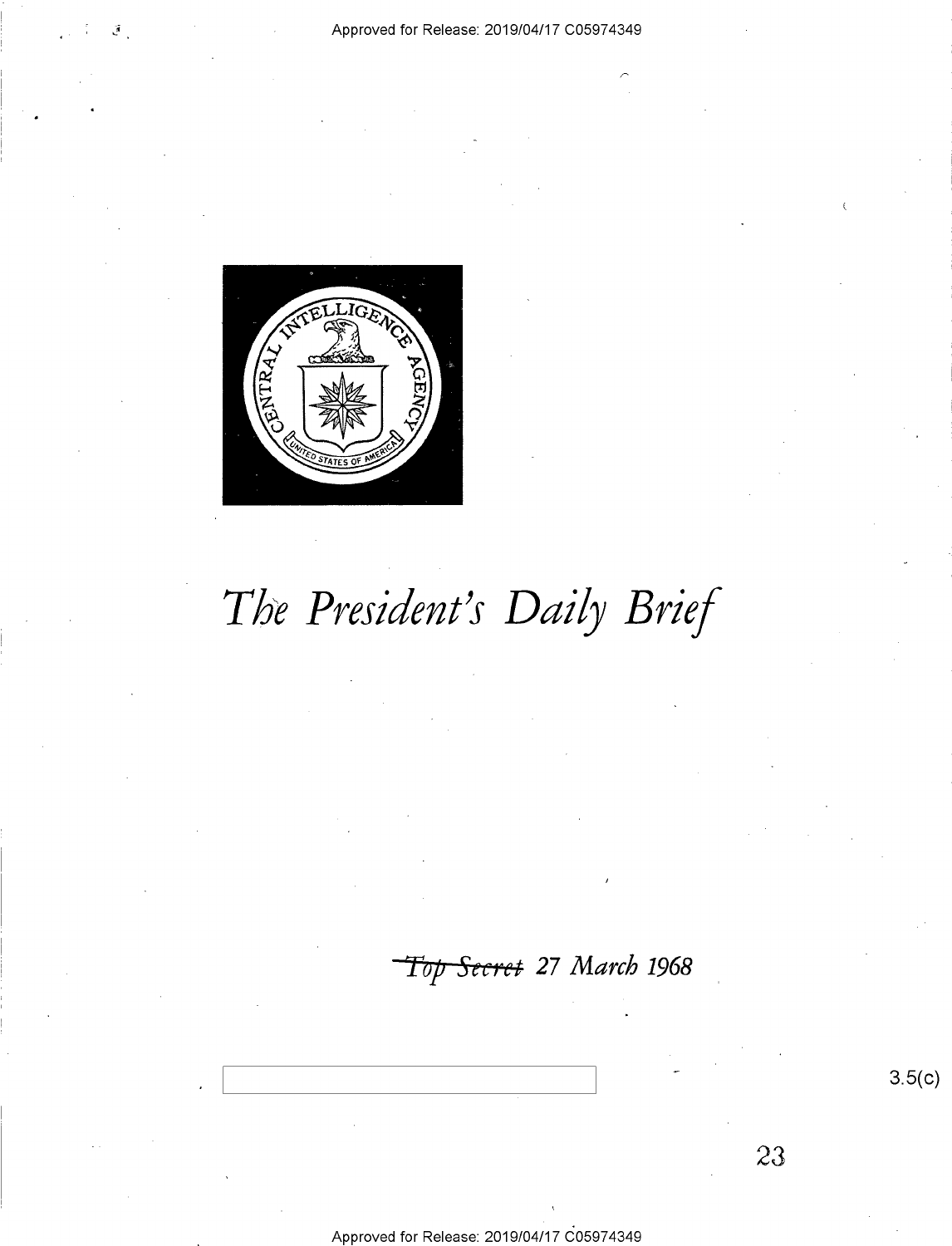### DAILY BRIEF 27 MARCH 1968

l. Panama Panama City has now calmed down<br>after the rioting last night, but there<br>will probably be more trouble today.

National Guardsmen during the evehis aides from entering the Assembly<br>building. The Guard fired tear gas in-<br>to the crowd accompanying Delvalle after stones and bottles were thrown. The gas<br>spread into nearby slum areas, forcing<br>hundreds to flee.

Despite orders from General Valla-<br>rino, guardsmen continued to use tear gas to break up the crowds. By late<br>evening the Guard had the situation un-<br>der control in the downtown area, al-- though there were reports of sporadic violence in other parts of the city.

Arias forces are again calling for a general strike, and as a result of last night's trouble, some businesses<br>will likely be closed today. Delvalle and several pro-Arias will likely be closed today. Delvalle march through the downtown area this<br>morning, and some of the deputies will again try to enter the Assembly building.

2. Communist China  $\vert$  3.3(h)(2)

<del>OP SEGRET</del> -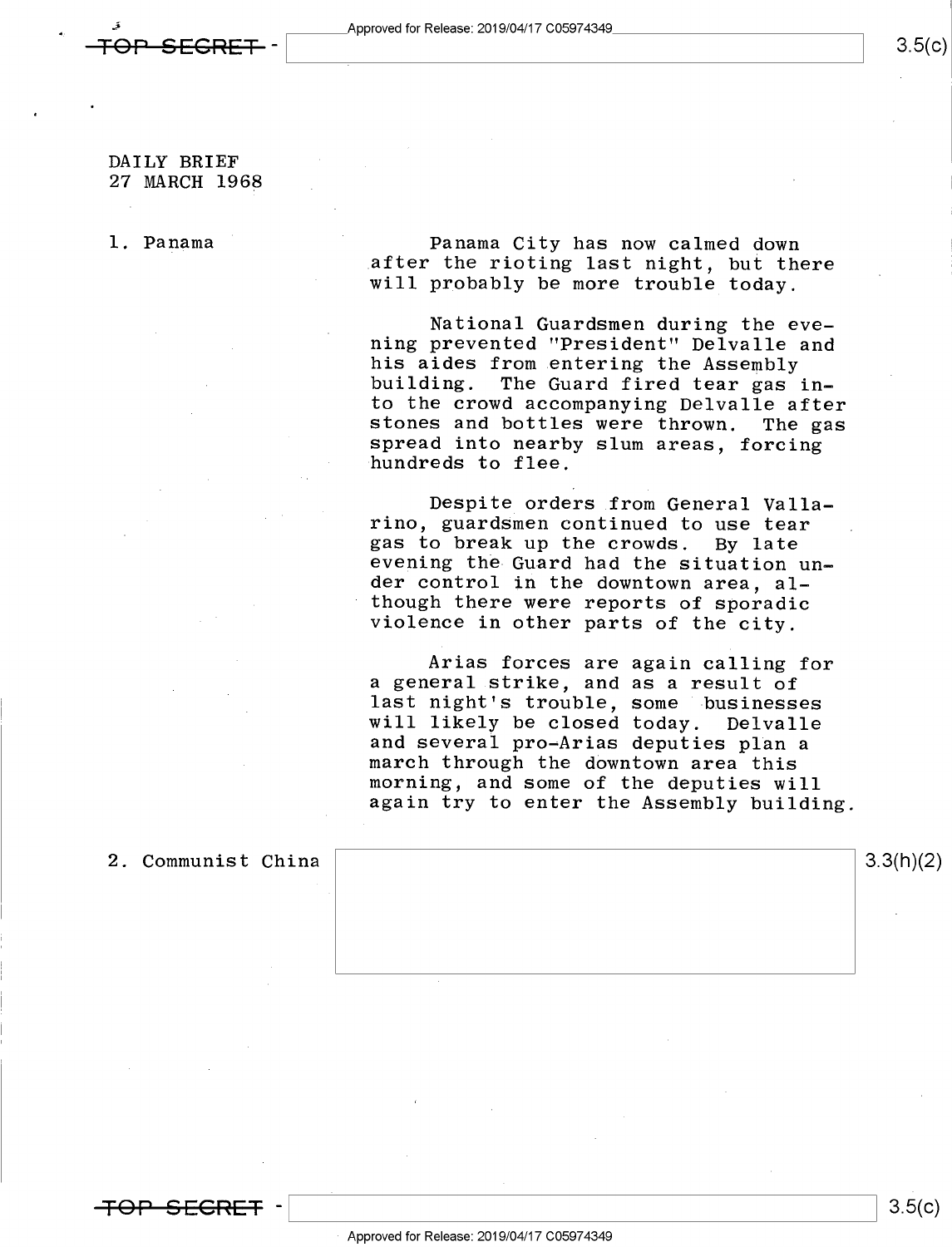$3.5(c)$ 

3. Communist China" According to foreign newsmen in Peking, massive demonstrations yesterday denounced three senior military officers as "plotters." The three men- not previously under serious attack-are Acting Chief of Staff Yang Cheng-wu, the Air Force Political Commissar, and the Peking Garrison Commander. Yang has evidently been a\_protégé of Defense Minister Lin Piao; his dismissal might be the sign of more weakening of the leader-<br>ship group around Lin and Mao. The disship group around Lin and Mao. »grace of these prominent military figures could well be a tip—off that a major power play is under way.

4. France The French press has given extensive and favorable coverage to the Sar- , gent Shriver nomination.

5. Jordan-Israel The Jordanian chief of staff has told the embassy in Amman that Israel is moving more troops into the northern section of the border, including an additional battalion of tanks.

3.3(h)(2)

The Jordanians may be overreacting this time, but another clash is likely sooner or later.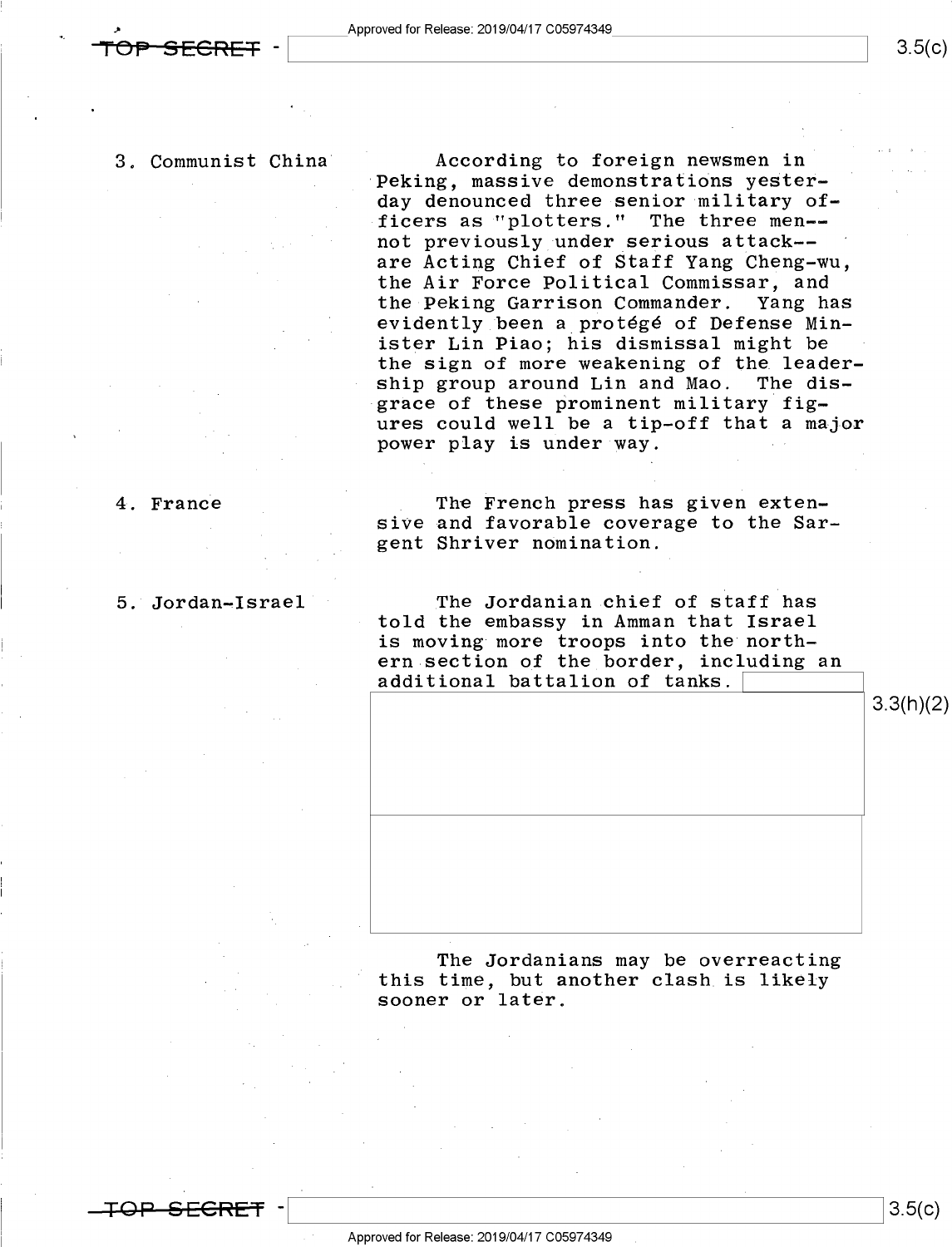╤⊖

Approved for Release: 2019/04/17 C05974349\_

 $3.5(c)$ 





7. Rhodesia





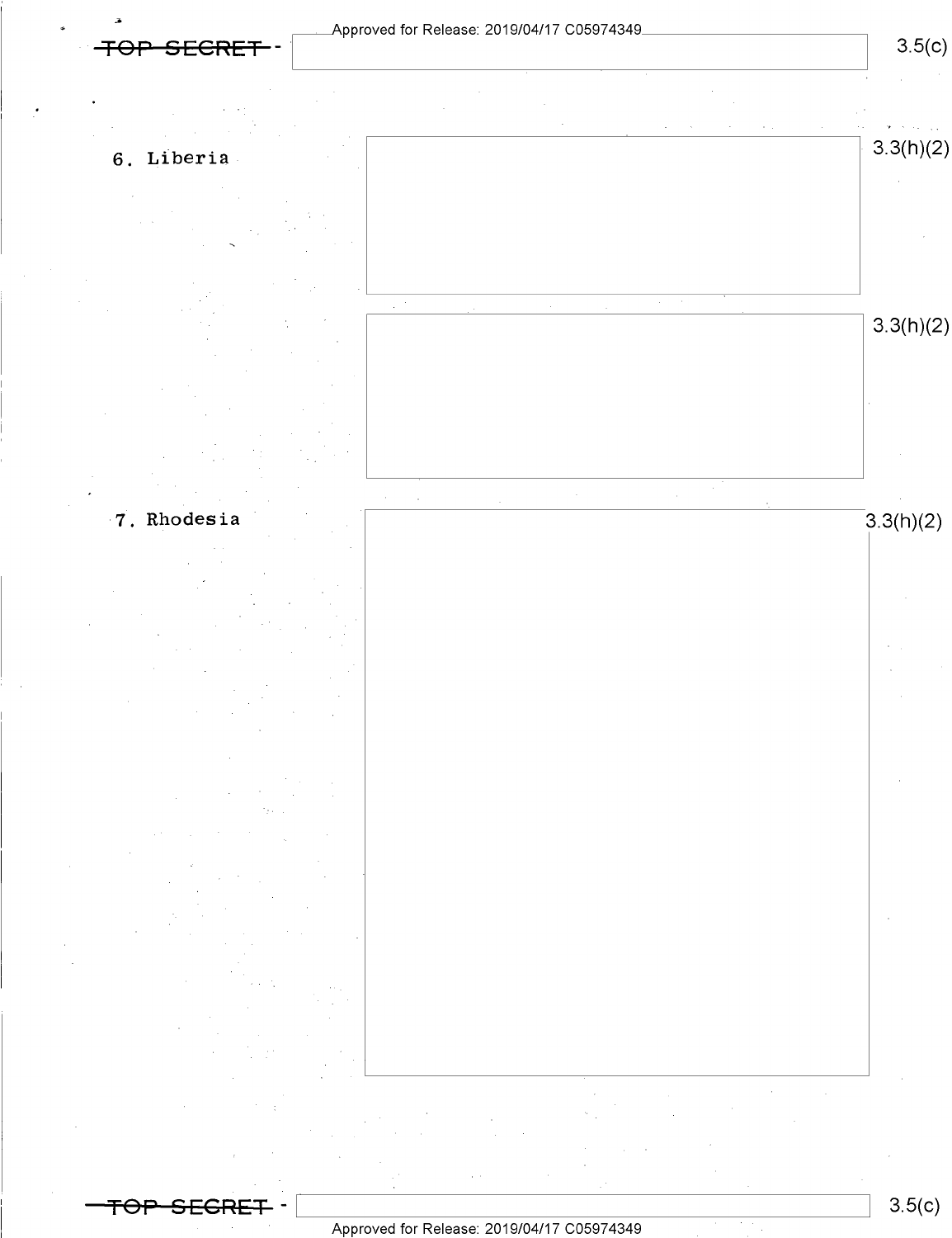"

 $3.5(c)$ 

8. Nigeria  $\qquad \qquad$  Federal forces now hold almost half of Biafra, including a sizable chunk of the heavily populated Ibo heartland. Vigorous Biafran counterattacks are in prog-<br>ress, however, and these will probably force federal commanders to regroup and resupply before pushing on.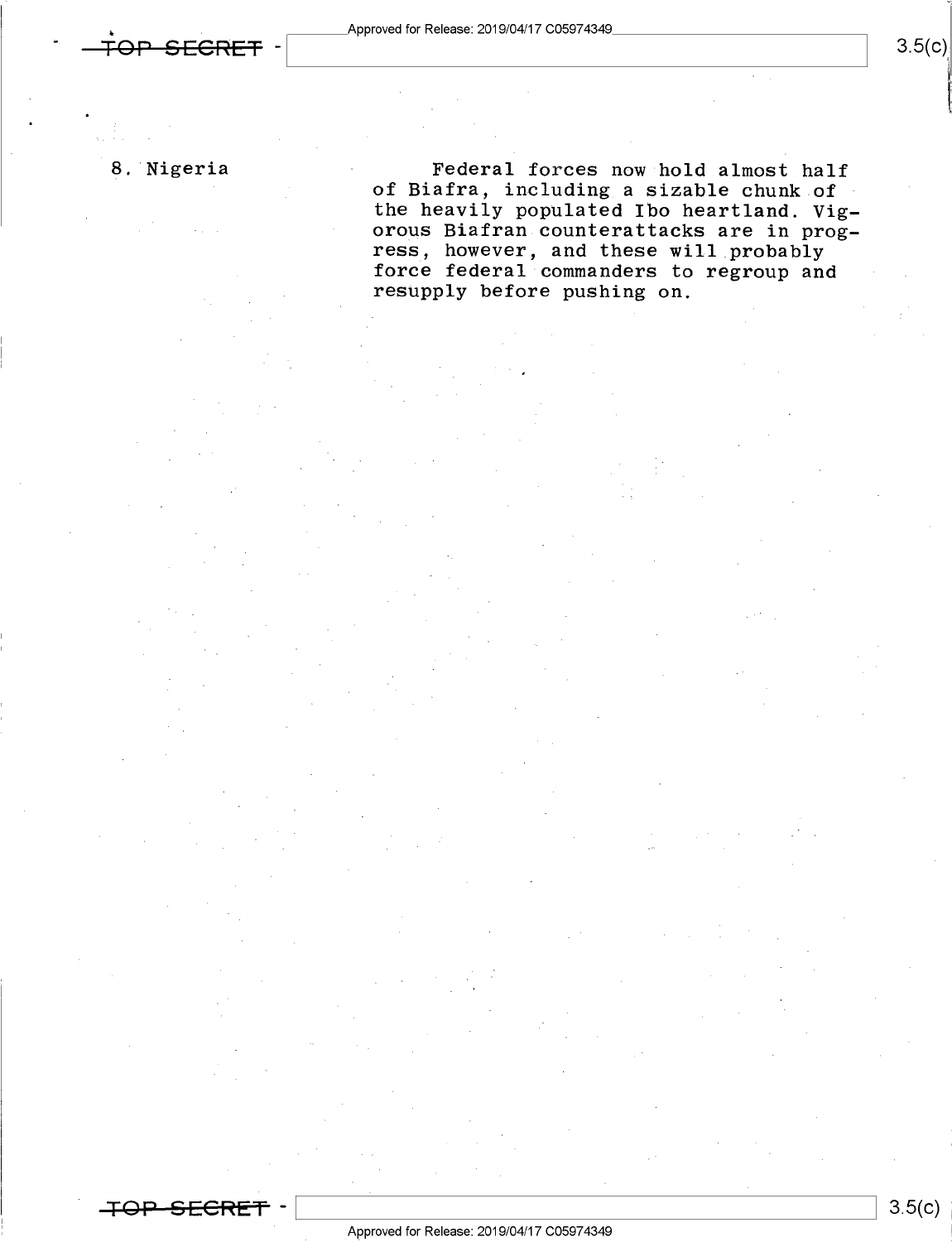-Top Secret

 $\lambda$  . The contract of the contract of the contract of the contract of the contract of the contract of the contract of the contract of the contract of the contract of the contract of the contract of the contract of the co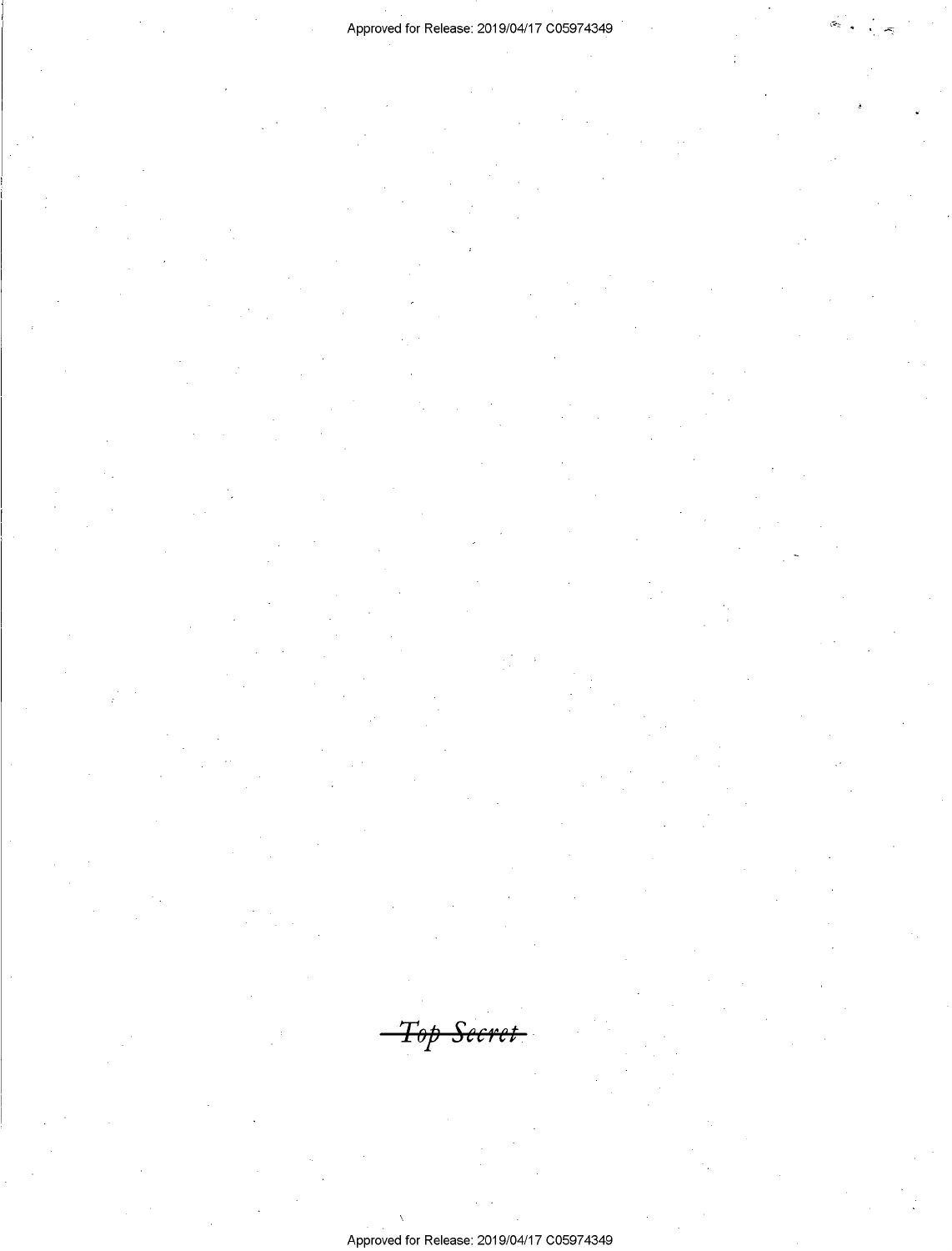<del>Top Secret</del>



## FOR THE PRESIDENT'S EYES ONLY

# Special Daily Report on North Vietnam

Top Secret— 3.5(c) 16

27 March 1968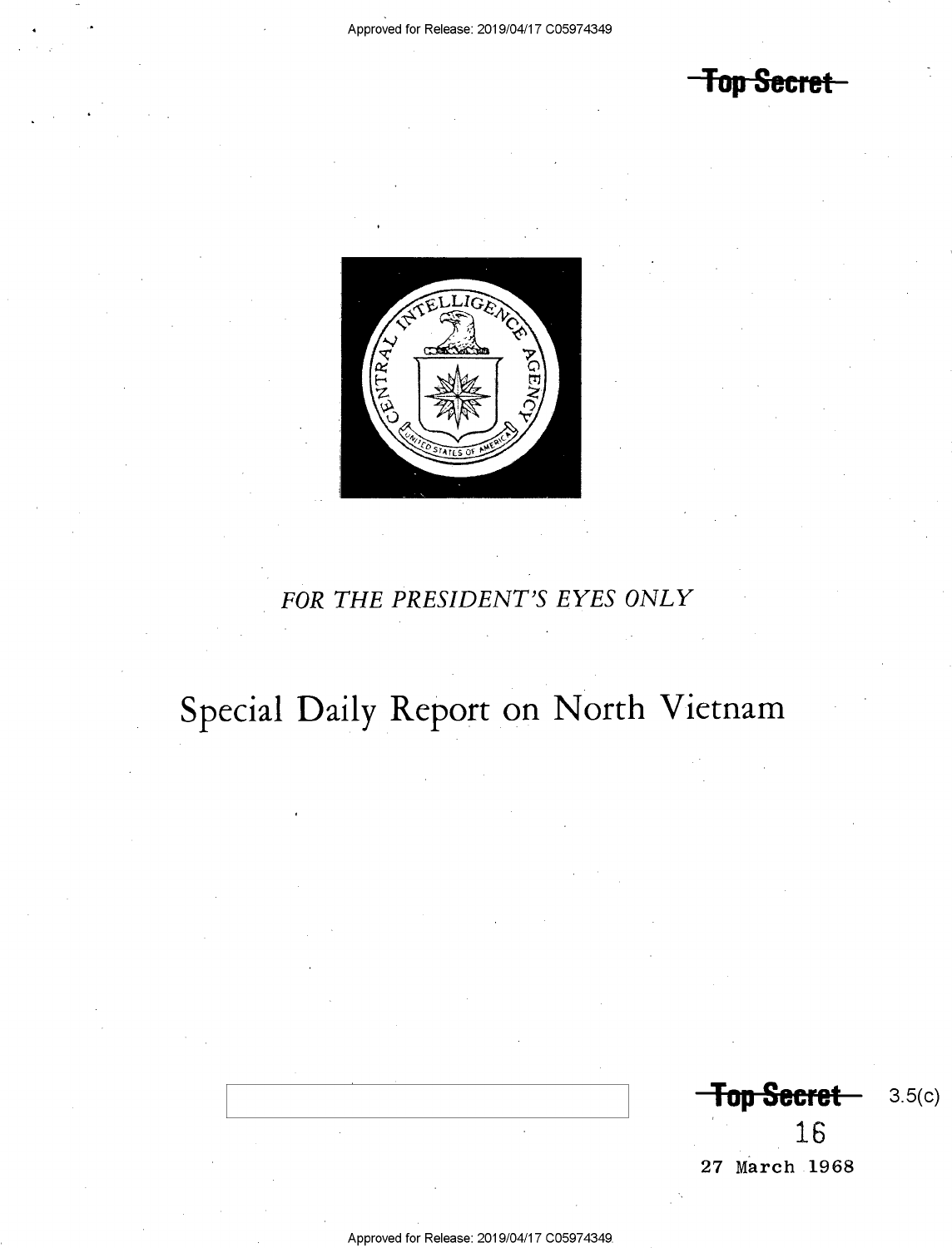$3.5(c)$ 

### Special Daily Report on North Vietnam for the President's Eyes Only'

### 27 March 1968

## I. NOTES ON THE SITUATION

Hanoi's Propaganda Line in Stockholm: The chief<br>North Vietnamese delegate to the Stockholm conference<br>on Vietnam, Nguyen Thanh Le, used the meetings in an<br>attempt to convince European audiences that the Com-<br>munist Tet off He took special pains to enhance the status of the<br>Front by stressing its alleged independence of Hanoi.

the Hanoi spokesman claimed he had no<br>idea why the Front changed its military tactics and<br>decided to go after the cities in South Vietnam, and<br>that he was not privy to their plans. He also said he was unaware of any Chinese Communist criticism of this military approach.

Le provided the usual Communist optimistic view<br>of the accomplishments of the Tet offensive, using developments in Hue to illustrate his points. He<br>claimed that Saigon's local administrative strength<br>in Hue had been reduced from 3,000 to 150, and that the Communist-sponsored "popular revolutionary com-<br>mittee" was still in existence and functioning there.<br>He was particularly proud of the damage done to the South Vietnamese pacification program, which he de-<br>scribed as "ruined." He told his interviewer not to<br>believe the documents which the US claimed to have cap-<br>tured in South Vietnam because many of them were invented by US psychological warfare experts.

Asked if it would not be better to seek negotia-<br>tions with the Johnson administration now rather than risk having to deal with a more hawkish Republican<br>administration in November, the Hanoi spokesman said that the Communists were confident of winning the mili tary contest in the South and saw no need for negotiations at the present time.

3.3(h)(2)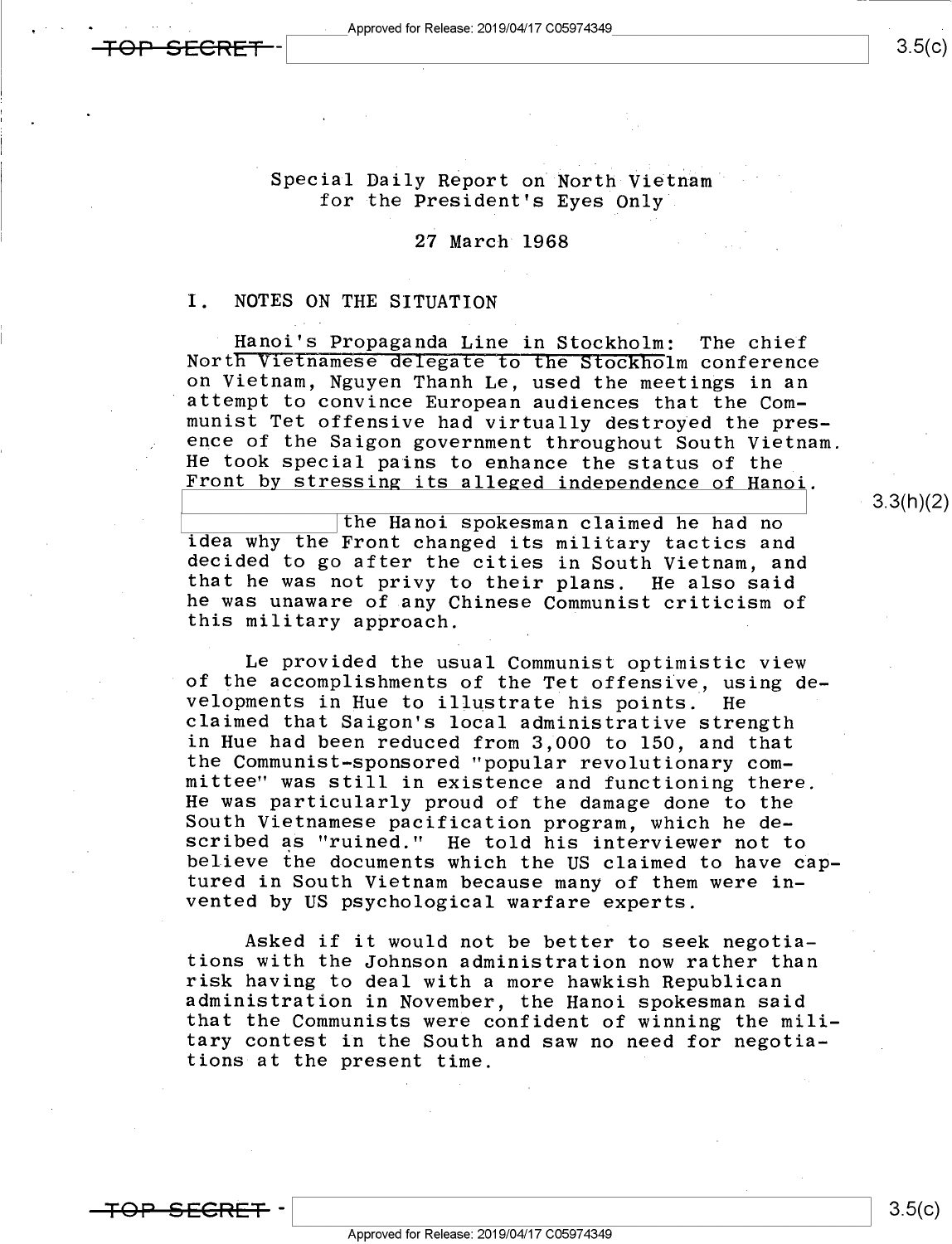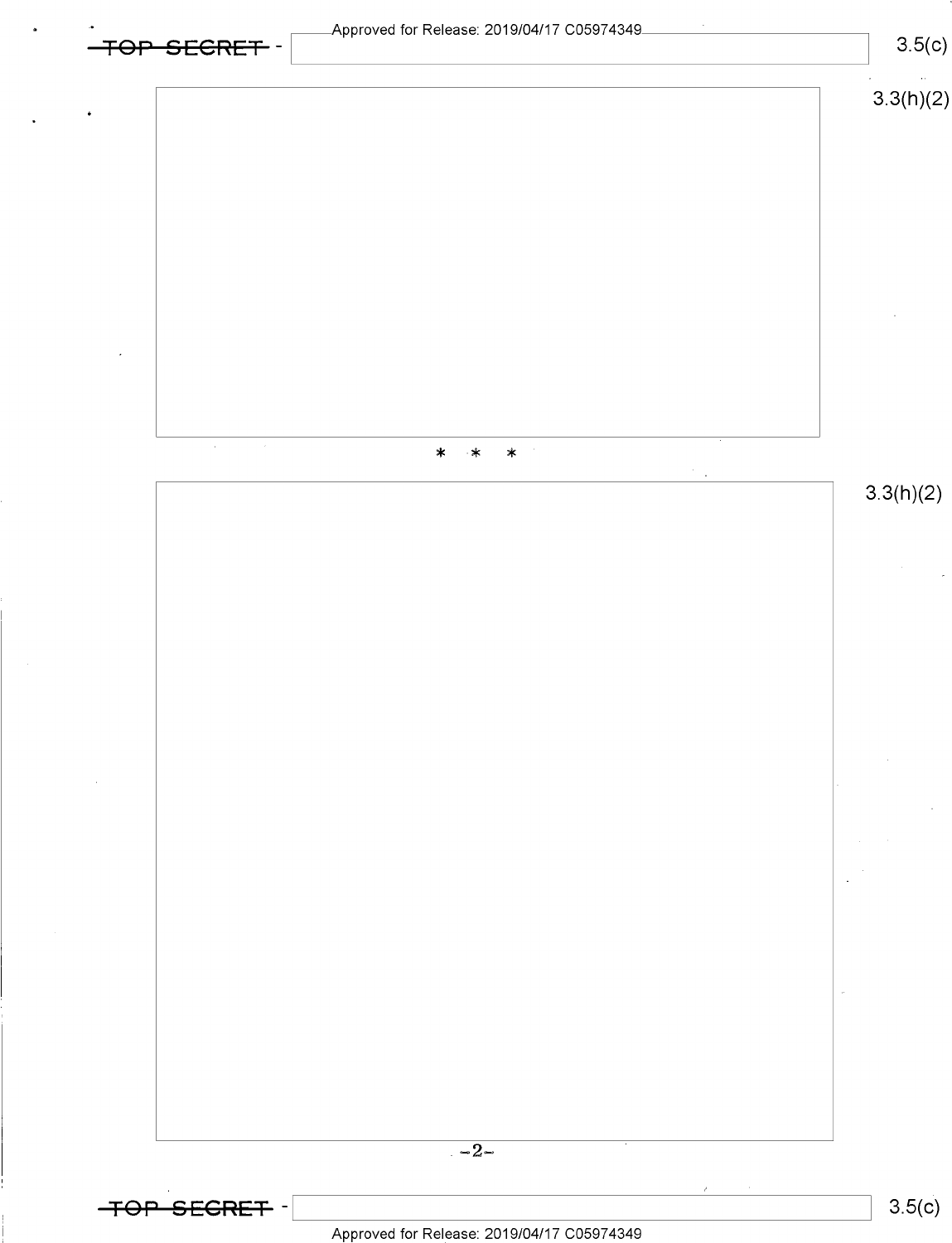- Approved for Release: 2019/04/17 C05974349



 $3.5(c)$ 

More Hanoi Observations: \ w.  $3.3(h)(2)$ dispersed open storage areas for vehicles and material are used widely to avoid bomb<br>damage.  $\begin{array}{|l|} \hline \text{there exists} & \text{if } \hline \end{array}$ fire engines and military vehicles parked under trees in downtown Hanoi, apparently instead of in central garages where they might be easier targets. Vehicle repairs were also being carried out in the open. piles of construction material,  $3.3(h)(2)$ fuel, bridge sections, and food grains along roads leading into the city. Each supply area extends no more than 100 yards along the road, and there is an open space of at least the same distance between each area. Four-man air raid shelters were seen at about 20-yard intervals along the same sections of road. concluded from the external ap-3.3(h)(2) pearance of the main Hanoi thermal power plant that it was completely undamaged and in normal operation.  $\frac{1}{\text{the city's power}}$ supply seemed reasonably normal, but this can be at tributed at least in part to the many small generators used throughout Hanoi, as well as to the fact that foreigners get preferential service. people in Hanoi are becoming noticeably 3.3(h)(2)<br>thinner, but and in Signs of large-scale mal- $\begin{smallmatrix} \end{smallmatrix}$ no signs of large-scale malnutrition or of epidemics. despite privation and loss of efficiency, people's' morale was generally high. \* \* \*  $\epsilon=\epsilon\gamma$ Conditions in Haiphong:  $\vert$  3.3(h)(2) \ no sign of significant manpower shortages there. He says dock workers at the port are still largely able-bodied men between the ages of 25 and 55. . Women, he claims, comprise only l0 to l5 percent of the work force and are engaged mainly in light housekeeping-type functions. Offloading operations are not at all mechanized. There are no cranes or derricks on the wharves and still only one floating crane in the harbor.

 $-3-$ 

<del>FOP SECRET</del> –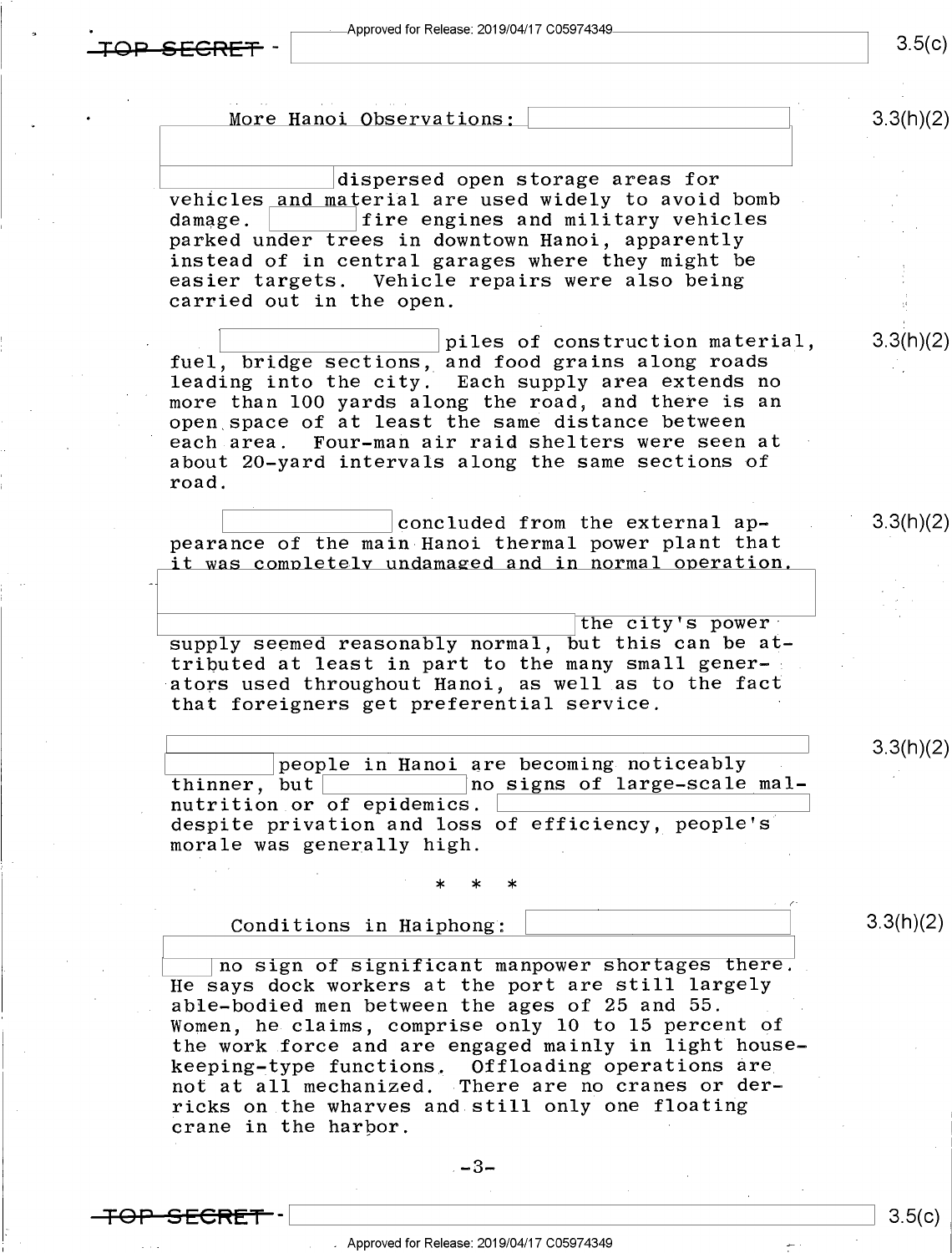٠

3.3(h)(2)

## II. NORTH VIETNAMESE REFLECTIONS OF US POLITICAL ATTITUDES ON THE WAR

Hanoi Propaganda: Hanoi's international broad-<br>cast In English on 26 March featured the Moscow TV<br>appearance of Army deserter James Wright. The broad-<br>cast pointed out that Wright formerly served in Viet-<br>nam and quoted hi

- >k \* \*

\* \* \*

More on General Westmoreland: Hanoi radio's<br>domestic broadcast on Sunday carried another "analysis"<br>of General Westmoreland's transfer. The theme is that of General Westmoreland's transfer. The theme is that the General's "dismissal" proves the "unavoidable bank- ruptcy" of US strategy in Vietnam.

\* \* \* .

More Hanoi Comment on US: In a broadcast on Monday to South Vietnam, Hanoi radio stated that during<br>the previous four days President Johnson had delivered three speeches "in which he boastfully said that the<br>Americans will win." The broadcast then went on at length quoting contrary opinions from such US magazines as Newsweek, US News and World Report, and the American Daily News.

 $-4-$ 

\ \ 3-5(6)